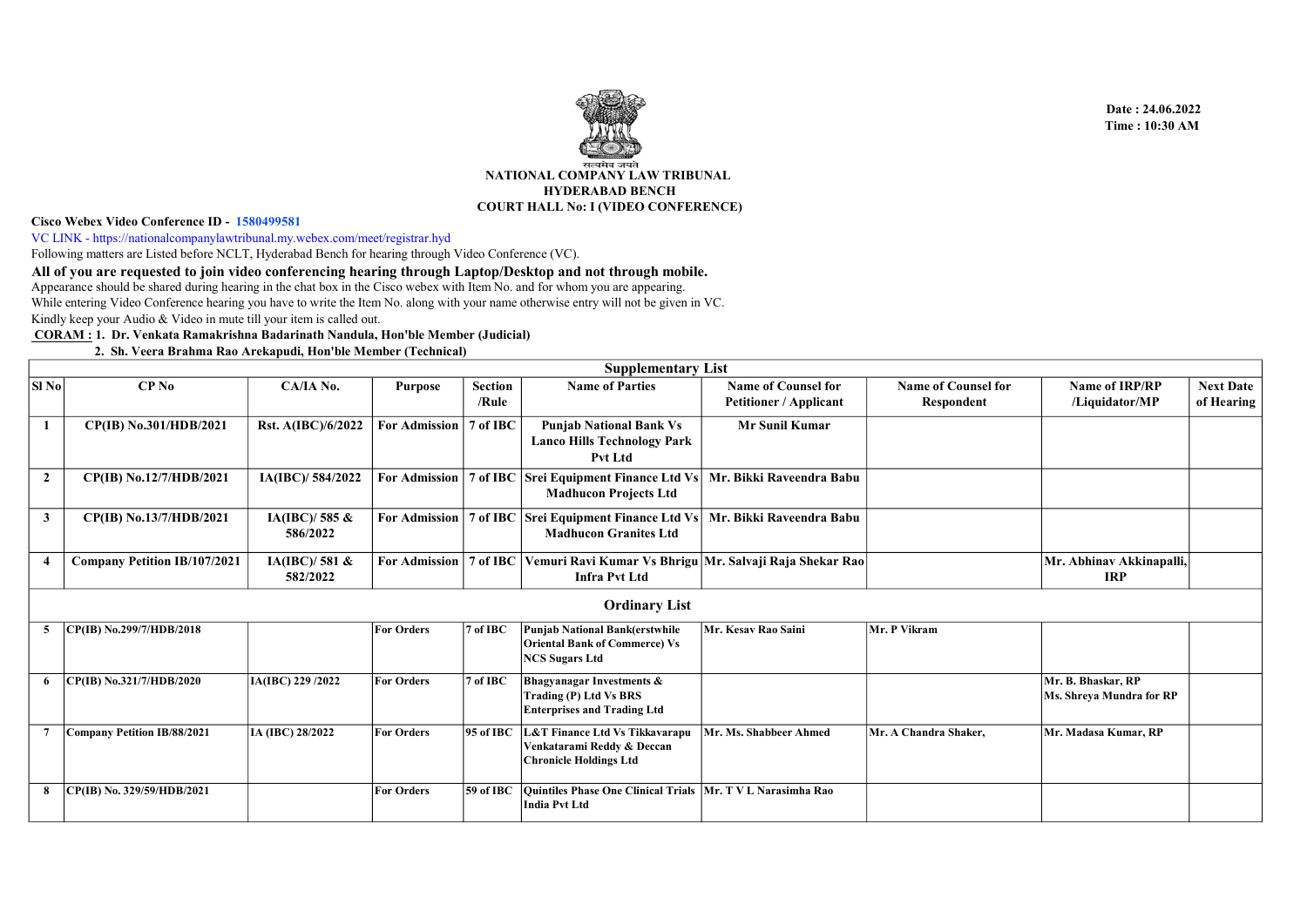| 9  | Company Petition IB/189/2021                 | IA(IBC)/550/2022                                    | <b>For Orders</b>                | $9$ of IBC  | <b>Arvensis Energy Pvt Ltd Vs</b><br>Lakshmi Transcon Pvt Ltd                                    |                                                                                            |                                                        | Mr. Suresh, IRP<br>Smt. M S Mano Ranjani for<br><b>IRP</b>                            |  |
|----|----------------------------------------------|-----------------------------------------------------|----------------------------------|-------------|--------------------------------------------------------------------------------------------------|--------------------------------------------------------------------------------------------|--------------------------------------------------------|---------------------------------------------------------------------------------------|--|
| 10 | CP(IB) No.97/7/HDB/2018                      | IA No.1052/2020<br>IA (IBC 135/2022                 | <b>For Orders</b><br>For hearing | $ 7$ of IBC | <b>JM Financial Asset Reconstruction</b><br>Company Ltd Vs Bheema Cements<br>Ltd                 | Mr. V Ravikumar for IA<br>135/2022                                                         | Mr. V.Ravikumar for R1-3 in IA<br>No.1052/2020         | Mr.G.Madhusudhana Rao.<br>Erstwhile RP<br>Smt. M Vazra Laxmi for IA<br>1052/2020      |  |
| 11 | $ CP(IB)$ No.13/10/HDB/2017                  | IA(IBC) 222/2022<br>IA No.266/2020                  | For hearing                      | 10 of IBC   | <b>VNR Infra Metal Private Limited</b>                                                           |                                                                                            | Mr. G P Yashvardhan for SBI<br>Mr K Phani Kumar for FC | Mr. Arun Kumar Malani<br>-Liquidator                                                  |  |
| 12 | $CP$ (IB) No.529/7/HDB/2018                  | IA(IBC) 515 & 503/2022                              | For hearing                      | $7$ of IBC  | Punjab National Bank Vs Lanco<br>Vidarbha Thermal Power Ltd                                      |                                                                                            |                                                        | Mr. Vijay Kumar Garg,<br>Liquidator<br>Mr. P Ravi Charan for<br>Liquidator            |  |
| 13 | $CP$ (IB) /681/7/HDB/2018                    | IA(IBC) 384 &<br>433/2022<br>IA(IBC) 120 & 738/2021 | For hearing                      | 7 of IBC    | <b>Punjab National Bank vs</b><br>M/s. Guruprabha Power Limited                                  | Mr. Damodar Mundra<br>Mr. G Bhupesh                                                        |                                                        | Mr. G. Madhusudhan Rao,<br>Liquidator<br>Mrs. Mummaneni Vazra<br>Laxmi for Liquidator |  |
| 14 | CP(IB) No. 155/9/HDB/2021                    | IA(IBC) 422/2022                                    | <b>For Hearing</b>               | 9 of IBC    | Jai Corp Ltd Vs G S Oils Pvt Ltd                                                                 |                                                                                            |                                                        | Mr. Gonugunta Murali, RP<br><b>Smt. Mummaneni Vazra</b><br>Laxmi for RP               |  |
| 15 | <b>Company Petition</b><br>IB/361/7/HDB/2018 | IA/IBC/471/2022                                     | For hearing                      | $ 7$ of IBC | <b>Alchemist Asset Reconstruction</b><br>Company Ltd Vs NCS Sugars Ltd                           | Mr. Naresh Kumar Sangam                                                                    | Mr. P.Vikram                                           |                                                                                       |  |
| 16 | Company Petition IB/11/2022                  |                                                     | For hearing<br>before admission  | 7 of IBC    | Mr. Sandeep Survakant Dongre & 3 Mr. V Appa Rao<br>others Vs M/s. Aliens Developers<br>$(P)$ Ltd |                                                                                            | Mr. Raja Sripathi Rao                                  |                                                                                       |  |
| 17 | CP(IB) No. 29/7/HDB/2022                     |                                                     | For hearing<br>before admission  | 7 of IBC    | <b>SREI Equipment Finance Ltd Vs</b><br>M/s. Vijaya Mining Pvt Ltd                               | Mr. Srikanth Hariharan                                                                     | Mr. D. Narender Naik                                   |                                                                                       |  |
| 18 | Company Petition IB/69/2021                  | Rst. A(IBC)/1/2022                                  | For hearing<br>before admission  | $9$ of IBC  | <b>Orissa Computer Acadamy Vs</b><br><b>Healersark Esources Pvt Ltd</b>                          | Mr. Arabind acharva, PCS<br>Mr. Peri Rama Krishna for<br>applicant in Rst. $A(IBC)/1/2022$ | Mr. P Mohit Reddy                                      |                                                                                       |  |
| 19 | Company Petition IB/145/2021                 |                                                     | For hearing<br>before admission  | $7$ of IBC  | <b>ICICI Bank Ltd Vs Compar Estates Mr. G.Kalyan Chakravarthy</b><br>and Agencies Pvt Ltd        |                                                                                            | Mr. Avinash Desai                                      |                                                                                       |  |
| 20 | CP(IB) No.65/9/HDB/2022                      |                                                     | For hearing<br>before admission  | $9$ of IBC  | Lumi Vietnam Jsc Vs M/s. Hogar<br>Controls India Pvt Ltd                                         | Mr. V. Venkat Rami Reddy                                                                   | Mr. VVSN Raju                                          |                                                                                       |  |